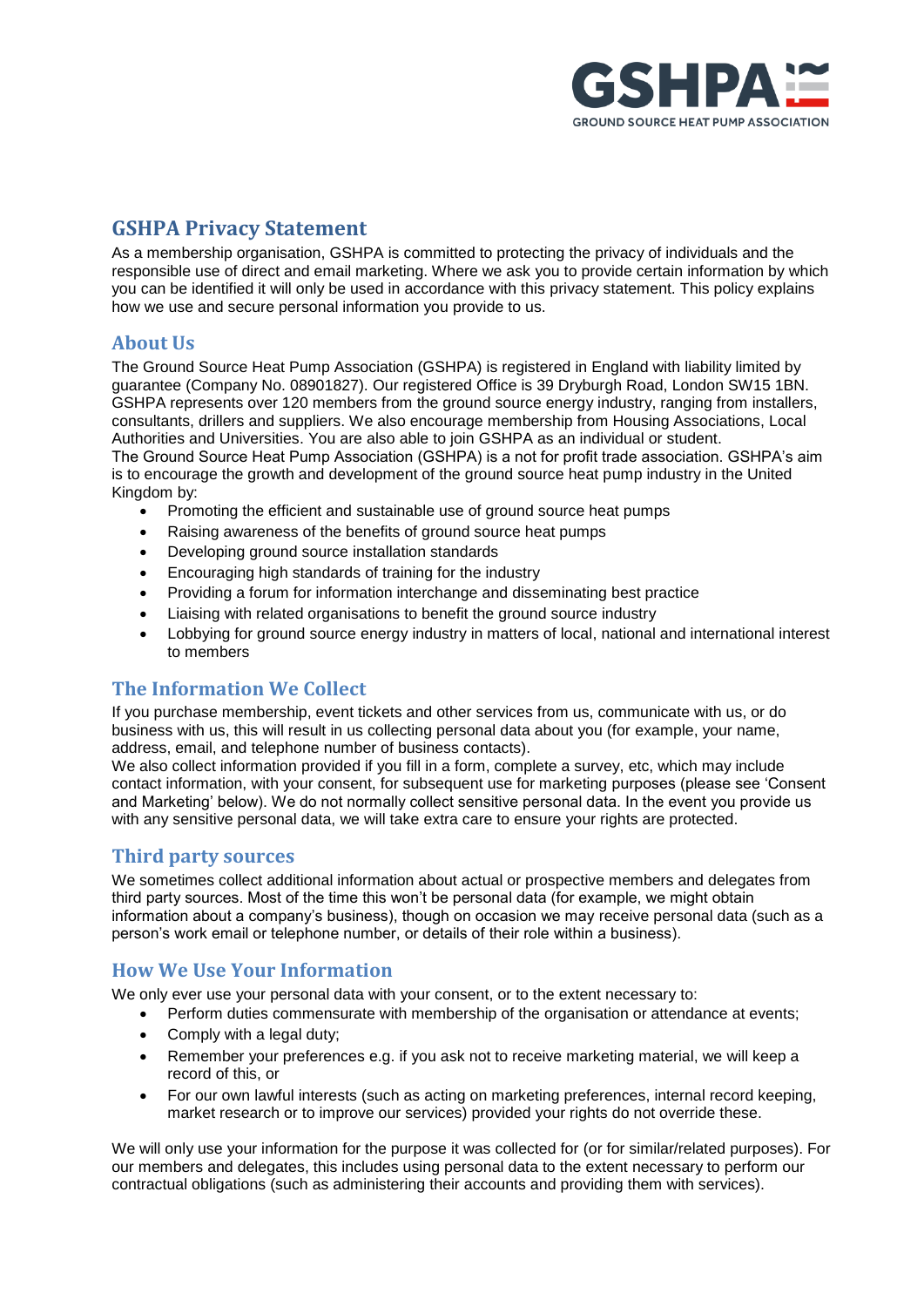

We will never sell, lease or distribute your personal data or share it with third parties who might use it for their own purposes unless you have given us specific permission e.g. for brokering commercially beneficial introductions.

# **Consent and Marketing**

We will not collect and store your personal information unless you have given us your consent to do so for example, if you have joined GSHPA as a member. We will clearly explain why we are requesting your data and how it will be used whenever we ask for your consent through a series of privacy notices. We use personal information (such as email addresses) to market and promote our services to members, prospective members and consumers of our newsletters and mailing lists, provided you have given us consent to do so.

You can opt in to marketing communications, either for specific mailing lists or when joining as a member. You can choose to 'opt out' of GSHPA's newsletters by clicking the 'unsubscribe' link at the bottom of the emails, alternatively by emailing info@gshp.org.uk. You can also email us if you wish to change your contact details or preferences.

## **Security**

We are committed to ensuring that your information is secure. In order to prevent unauthorised access or disclosure, we have put in place suitable physical, electronic and managerial procedures to safeguard and secure the information we collect.

## **Databases and Data Retention**

We use a password protected secure server to store and manage your personal information and a Customer Relationship Management System (CRM) for mailshots and newsletters. We also use Fusemetrix for accounting purposes, and this will store limited personal information for accountancy contact purposes.

We remove most information provided to us by members as soon as services are ceased. We will continue to store limited information about the client (including transaction records) for up to seven years for accounting, record keeping and administrative purposes. If we consider there is a need to store records for longer (for example, the transaction has been the subject of a dispute or claim) then we will retain the data for as long as is necessary.

# **Your Rights**

We want to ensure you remain in control of your personal data. Part of this is making sure you understand your legal rights, which (for individuals) are as follows:

- the right to confirmation as to whether or not we have your personal data and, if we do, to obtain a copy of it (this is known as a subject access request);
- the right to have inaccurate data rectified: and
- the right to object to your data being used for marketing or profiling.
- If you would like further information on your rights or wish to exercise them, please email info@gshp.org.uk.
- You may choose to restrict the collection or use of your personal information. If you have previously agreed to us using your personal information for direct marketing purposes, you may change your mind at any time by emailing us at info@gshp.org.uk.

Please keep in mind that there are exceptions to the rights above and, though we will always try to respond to your satisfaction, there may be situations where we are unable to do so. If you are not happy with our response, or you believe that your data protection or privacy rights have been infringed, you should contact the UK Information Commissioner's Office, which oversees data protection compliance in the UK. Details of how to do this can be found at www.ico.org.uk.

### **Links to Other Websites**

Our website may contain links to other websites. We do not control those other sites and we cannot be responsible for the content of those sites or for the protection of any information you provide to other sites (which are not governed by this privacy policy). We accept no responsibility or liability for such other